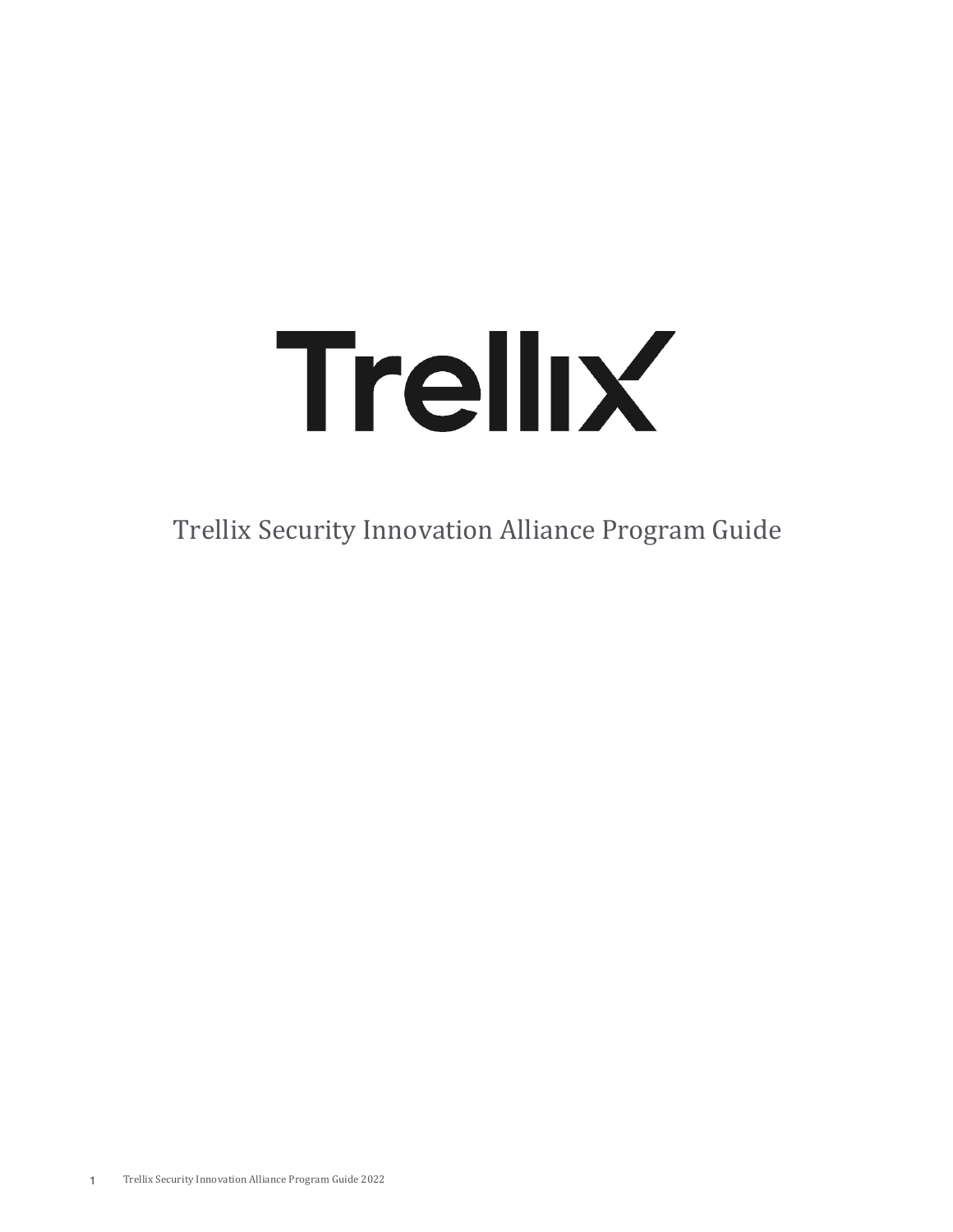# **Overview**

This guide provides an overview of the Trellix Security Innovation Alliance program. It explains program details, including participation levels, partner benefits and requirements, training opportunities, comarketing programs, and compatibility testing guidance. This information may change from time to time as reflected in updated versions of this guide. All program benefits are offered to Partners at Trellix's sole discretion. The program guide may be updated by notice or posting later versions to the SIA Partner Portal. This program guide supersedes all previous program guides.

# Program Value

Trellix Security Innovation Alliance is a technology partnering program that accelerates and simplifies the development of inter operable security products for complex customer environments.

Successfully managing security risks requires a formal methodology for organizing the people, processes, and technologies associated with security solutions. Trellix helps provide this structure based on best practices, business values, relevant regulations, and risk mitigation. By supporting technology partners through the Security Innovation Alliance, Trellix shows its commitment to provide even greater value for our customers and partners.

## Partnership Advantages

Partners can extend the reach of their solutions to more customers and increase their market presence and market share by joining the Trellix ecosystem. By working with Trellix engineering, partners are assured that their integrations are lab tested and follow best practices. Our proven processes, supported by assistance from Trellix experts, streamline development, ensure compatibility, reduce the need for costly and time-consuming on-site testing, and help prevent missteps and delays. At the core of our open and innovative approach to security solutions are advanced technologies like Data Exchange Layer (DXL), which streamlines integration with partner solutions.

As a Trellix Security Innovation Alliance member, you can create value for your company and customers in several ways:

- Extend product value, improve efficacy, and simplify deployment by offering out-of-the-box interoperability with Trellix software solutions
- Help customers resolve threats faster by providing specialized security products that meet the unique requirements of a wide range of industries and government compliance mandates Strengthen the threatdefense lifecycle by enhancing and maximizing the capabilities of Trellix products.
- Differentiate yourself from competitors who are not directly working with a security industry leader, Trellix.
- Gain exposure to Trellix customers through sales teaming, channel partners, and co- marketing activities to expand your market reach.

# Partner Participation Levels

The Trellix Security Innovation Alliance (SIA) is a tiered partner program consisting of Associate, Technology, and Sales Teaming (STP) partner levels.

## **. Associate Partner**

Associate Partners may use the appropriate Trellix Software Development Kit (SDK) where available. At the discretion of Trellix, developer support resources may be available to assist inproduct compatibility with Trellix solutions.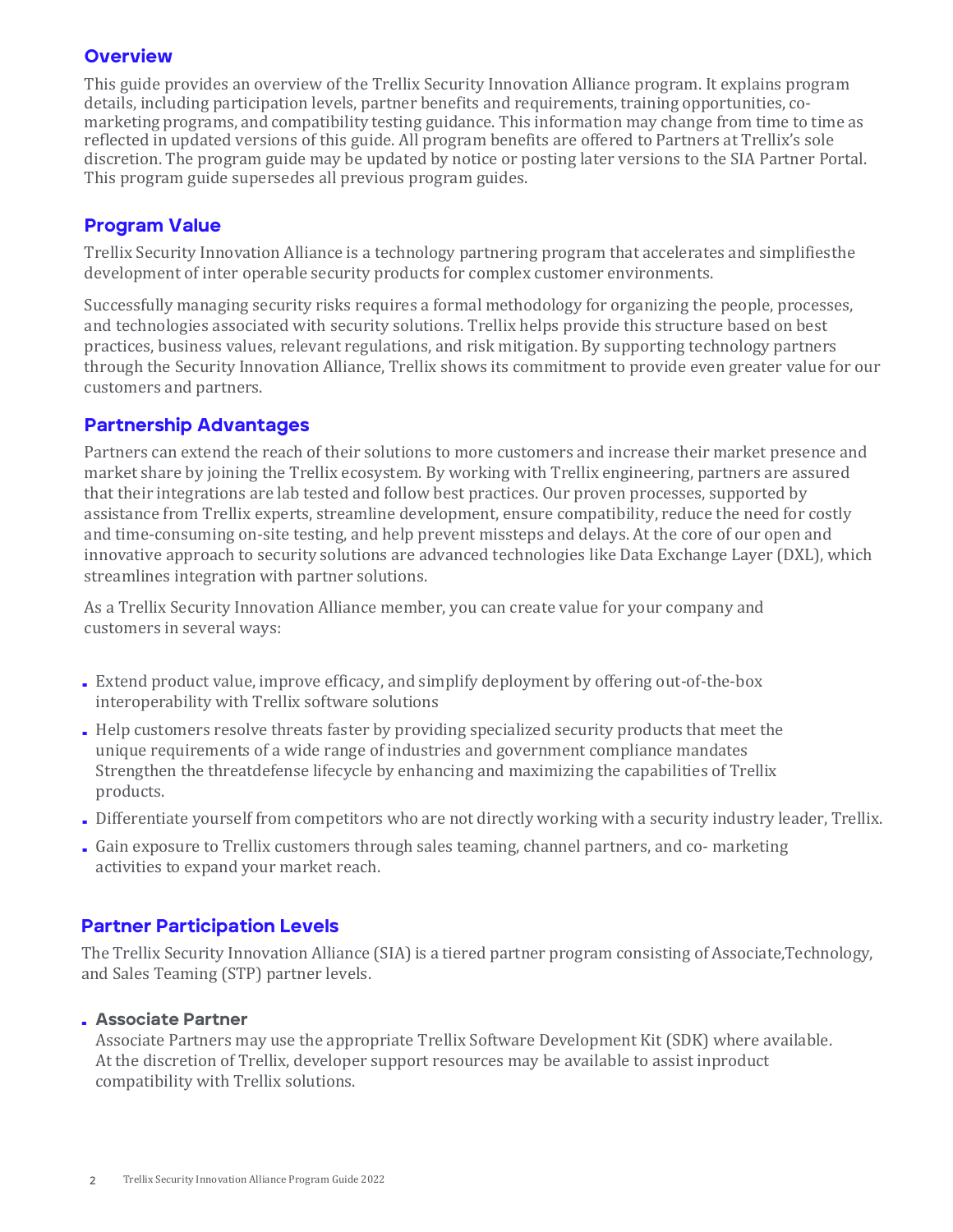## . Technology Partner

Associate Partners are promoted to Technology Partner status once their integration to a Trellix product has passed interoperability/compatibility testing and is recognized as Trellix Compatible. For certain Trellix products such as ePO, you must follow the compliance requirements in utilizing the ePO SDK to achieve Trellix Compatible certification. Technology Partners receive the same AssociatePartner benefits as well as additional benefits at the discretion of Trellix to help promote their Trellix Compatible product(s). Technology level partners may be invited to participate in sales teaming which encourages Trellix Sales to work closely with sales teaming partners on identifying opportunities for joint sales collaboration. Partners participating in sales teaming provide a revenue share to Trellix for mutually agreed andregistered opportunities that are sold by the participating SIA Partner. Additional SIA Program terms and conditions apply.

## . Sales Teaming (STP) Partner

Technology level partners may be invited to participate at the Sales Teaming (STP) partner level. STP partners provide a revenue share to Trellix for mutually agreed-upon and registered opportunities in Trellix SalesForce Application and sold by the participating STP partner with Trellix. STP partners will be assigned a dedicated SIA Business Development Manager (BDM) and have access to marketing resources to construct business development and marketing plans. Participation at the STP level is by invitation only (and) at Trellix Technology level partners. Additional SIA Program terms and conditions apply.

# Program Benefits

Trellix Security Innovation Alliance partners enjoy a range of benefits that generally increase within thethree partnership levels. The precise mix of Partner benefits will be extended at Trellix's discretion.

## Enablement Benefits

## Welcome Letter

Upon acceptance into the Trellix Security Innovation Alliance, we will email you a Welcome Letter that includes links to several important online resources to start your development effort. These resources may includeinformation on developer support, online training, and compatibility testing, and downloading your SDK where applicable. You will be provided with a grant number used to gain access to these online resources.

## Trellix Software Development Kit (SDK) and what the SDK includes (where applicable)

When you become a Trellix Security Innovation Alliance partner, you may gain access to an SDK with tools and Application Programming Interfaces (APIs) for developing a Trellix Compatible solution. Where applicable, you can apply to download Not for Resale (NFR) Trellix software for SIA development efforts.

## Not-For-Resale (NFR) Product(s)

Select Trellix Security Innovation Alliance partners may be eligible to receive Not-For-Resale (NFR) products to facilitate demos, interoperability, and internal training or education purposes; new or upgrade product versions may be made available as part of the NFR benefit. As part of the Trellix Security Innovation Alliance NFR Program, Trellix software is available at no charge while Trellix hardware products are available at significantly discounted prices. The NFR Product(s), NFR Product access, and the limits of number of licenses, nodes, and Hardware is described in the sections below.

**Software.** EULA that accompanies the software including without limitation the limitations of liabilities as contained therein. NFR Product(s) software may not be resold at any time.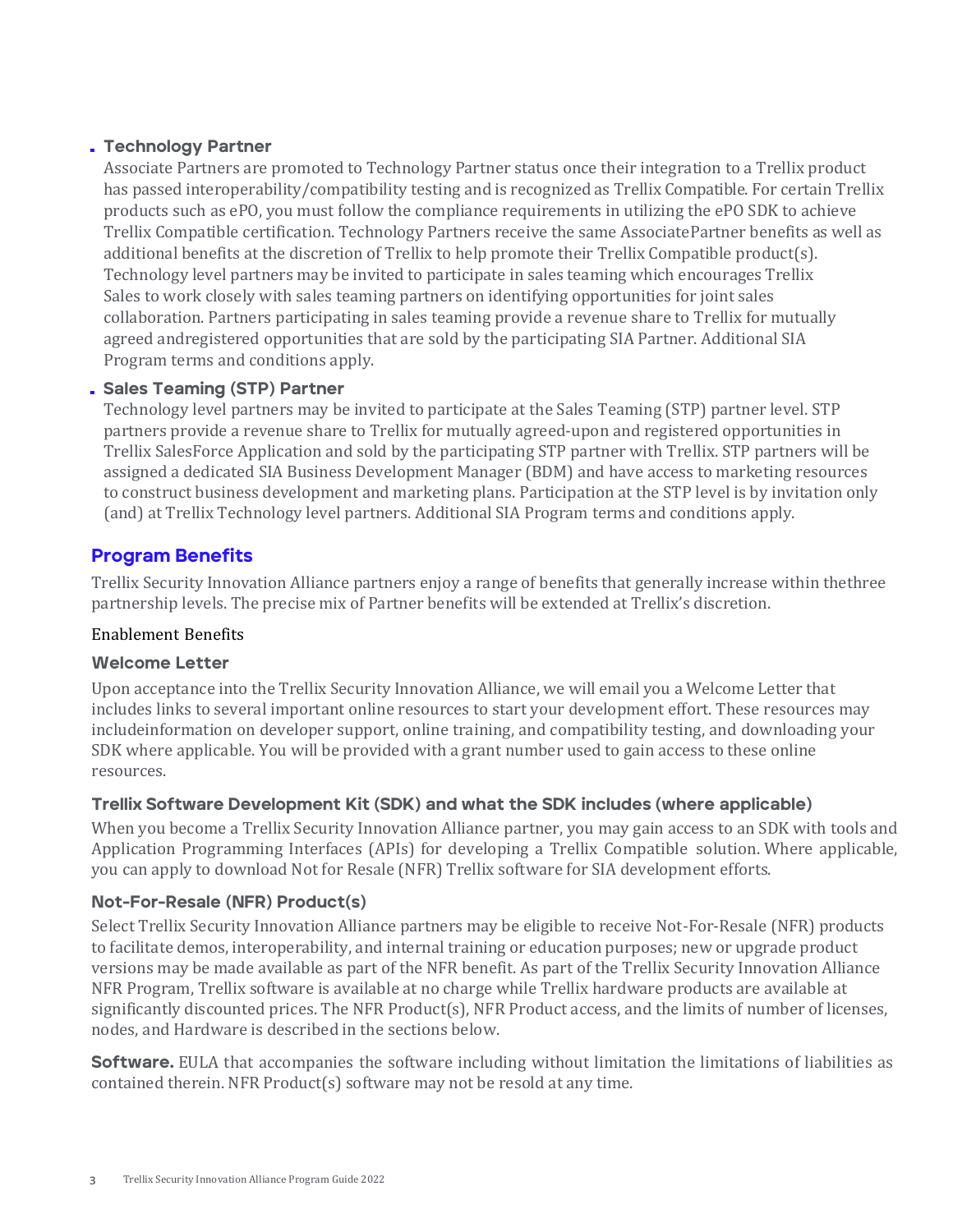Software for Select on premise software solutions: There is no ordering requirement. These products are accessiblevia the Trellix Software Download Site using the Trellix Partner Grant Number, provided to qualifying partners. The Trellix Software Download Site can be found at: http://www.Trellix.com/us/downloads/download[s.aspx](http://www.mcafee.com/us/downloads/downloads.aspx) 

Trellix Security Innovation Alliance Partners have limits on software nodes/users, SaaS/Cloud applications, and Virtual Appliances within the NFR program. Limits are 25 nodes/users and up to 20,000 IP at no cost. SaaS/Cloud applications and Virtual Appliances are limited to three (3) per product family per calendar year. Zero-dollar orders are necessary for proper provisioning and licensing of SaaS/Cloud and Virtual Appliances. Contact your Trellix business partner account manager for eligible SKUs and order processing.

Two NFR Software SKUs are available for Trellix's Security Innovation Alliance Partners unless otherwise noted by specific Product SKU:

| NFR SOFTWARE ALL INCLUSIVE | <b>SKU SPPT-SIA-MFE</b>  | (SIA General entitlement) |
|----------------------------|--------------------------|---------------------------|
| NFR ESM/SIEM SOFTWARE ONLY | <b>SKU SPPT-SIA-SIEM</b> | (SIA SIEM entitlement)    |

Grant Numbers are produced containing the above SKUs which provide access to product select software downloads and technical support.

Hardware**.** All NFR Products (Hardware must be purchased with the first year of Hardware technical support. Company must renew Hardware technical support annually to maintain eligibility of the Hardware for future technical support. NFR Product(s) Hardware may not be resold at any time.

Trellix Security Innovation Alliance Partners may purchase up to three (3) Hardware appliances per product family per calendar year. For all initial Hardware purchases, the first year of Hardware technical support must be purchased with the Hardware and is available at zero cost but must be listed as a line item on the order. Partner must renew, at zero cost, Hardware technical support annually to maintain eligibility ofthe Hardware for future RMA and technical support.

Contact your Trellix business partner account manager for eligible SKUs and order processing.

Software Support**.** Partner company shall be entitled to receive a Grant Number, which can be used to obtain software technical support for the NFR Product(s) software.

Audit. Notwithstanding any other audit obligations, Company agrees that it will provide to Trellix, information about the location and installation of the NFR Product(s), promptly upon request.

Changes. Trellix reserves the right to modify the list of NFR Product(s) or cease to offer NFR Product(s) at all, without cause at any time. Usage and eligibility rules including Trellix's Security Innovation Alliance Partner Program requirements are defined by the guidelines posted on the Trellix Security Innovation Alliance partner portal.

## Online Technical Product Training

Trellix makes online product training available to most partners through the Partner e-Learning Center. Courses are offered in modules to make it easier to fit into your schedule and learn about Trellix products atyour own pace. [https://www.Trellix.com//en-us/services/education-services/product-training.html](https://mcafee.sumtotalsystems.com/sumtotal/learner/home/index%3FFromLogin%3D1) 

## SIA Partner Portal

The SIA Partner Portal is designed to streamline partner communication and collaboration. The portal centralizes all technical and marketing resources, templates, agreements, brand guidelines, logos, sales tools, document collaboration, event information, program news, and more. Active SIA partner organizations can designate employees and consultants with partner company domain email addresses to request individual Login accounts under the official organization account name by self-enrolling in the Partner Portal.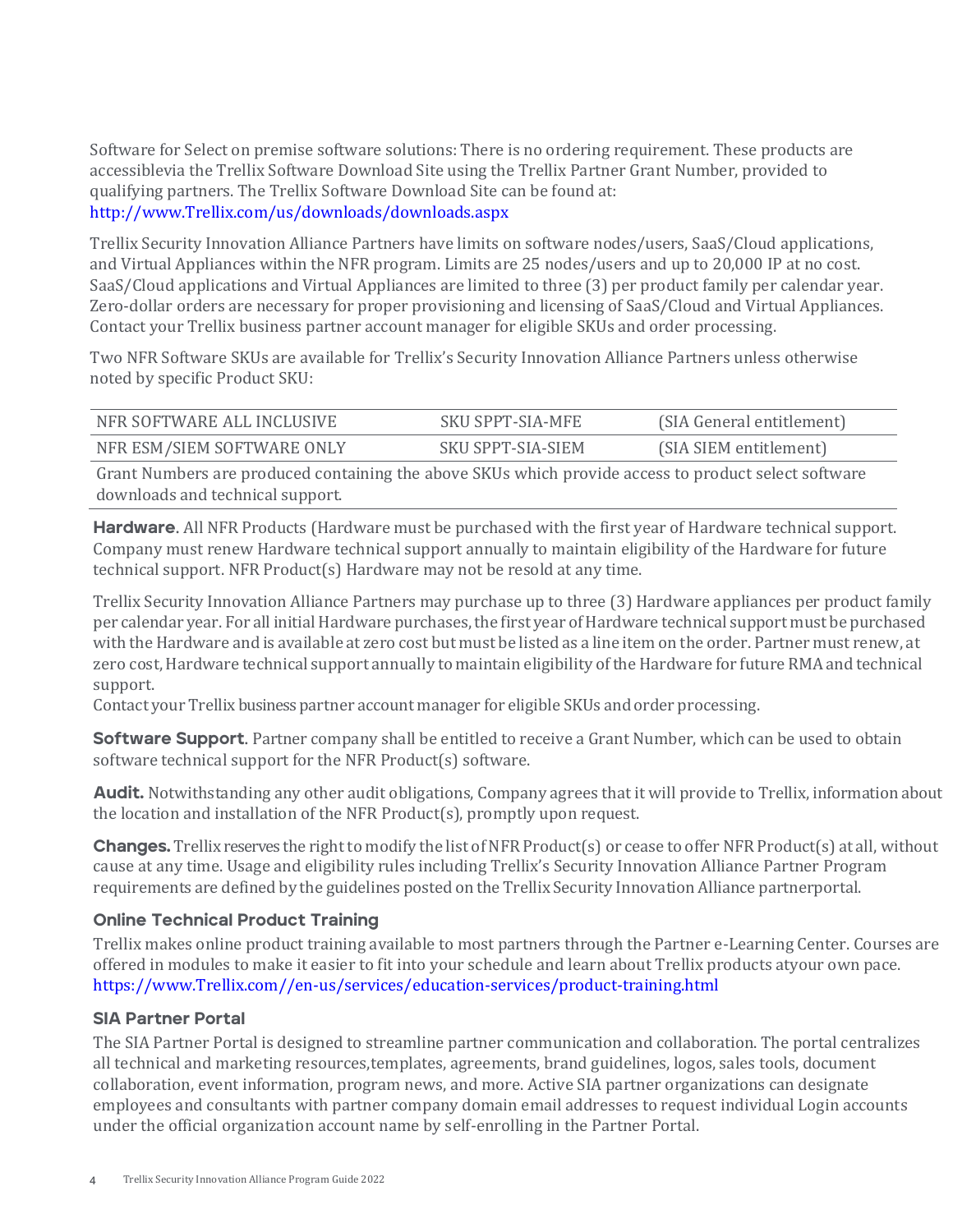## Alliance Management

Associate Partners have access to technical experts to assist with the integration development effort; Technology Partners have access to business and technical experts through the Trellix Security Innovation Alliance Partner management team. Key contact information is furnished in the Welcome to SIA letter.

## Marketing Development Funds (MDF)

Technology and STP level partners may receive Marketing Development Funds (MDF) for use in comarketing activities. Request and use of MDF are at the discretion of Trellix.

# Product Development and Support Benefits

## Trellix Security Innovation Alliance Developer Conference (DevCon)

The SIA Developer Conference gives you the opportunity to learn about Trellix products, product roadmaps, attend feedback sessions and participate in networking events. Trellix reserves the right tolimit or restrict attendance to selected partners.

## Trellix Support

Trellix offers two types of technical support, one for standard Trellix products only, and theother for integration development support:

- Technical Support Service Portal**:** Your one-stop support resource for standard Trellix products. The Service Portal houses a repository of an extensive Knowledge Base, simple- to-follow video tutorials, and other self-help solutions. If you have a support question or issue for the standard Trellix product, log it directly in the Service Portal at [https://support.Trellix.com.](https://support.mcafee.com/) You receive a case number that you can use to track the issue to resolution via the Service Portal. Please note that this is for standard Trellix products only and does not provide support on product integration development.
- SIA Engineering Support: If you have questions or issues on integration to Trellix products, please contact SIA Engineering Technical Support. For support regarding your integration development in accordance with the SIA Agreement, please send an email vi[a SIA\\_Support@Trellix.com.](mailto:SIA_Support@McAfee.com)

# Marketing and Sales Benefits

## Trellix Security Innovation Alliance Partner Directory and Solution Directory

Most partners are featured in our online Security Innovation Alliance Partner Directory. At our discretion, we include your logo, 150-word company description, and click through to your website. The Partner Directory bySolution helps customers find partner solutions based on market categories and can be accessed via ht[tps://www.Trellix.com/enterprise/en-us/partners/security-innovation](https://www.trellix.com/enterprise/en-us/partners/security-innovation-alliance/directory.html)[alliance/directory.html.](https://www.trellix.com/enterprise/en-us/partners/security-innovation-alliance/directory.html)

## Trellix Security Innovation Alliance Sales Teaming

Technology level Partners may be invited to participate in sales teaming (STP) level. Sales Teaming partners work closely with Trellix to identify opportunities and financial incentives for joint sales collaboration. Additional SIA Program terms and conditions apply.

## Trellix Event Exhibition Sponsorships

Select partners may be invited to participate as exhibitors or sponsors of Trellix events and tradeshows. These events allow you to network with Trellix employees, customers, and prospects, and meet with media and financial and industry analysts. These are great ways to increase the visibility of your product and generate sales leads.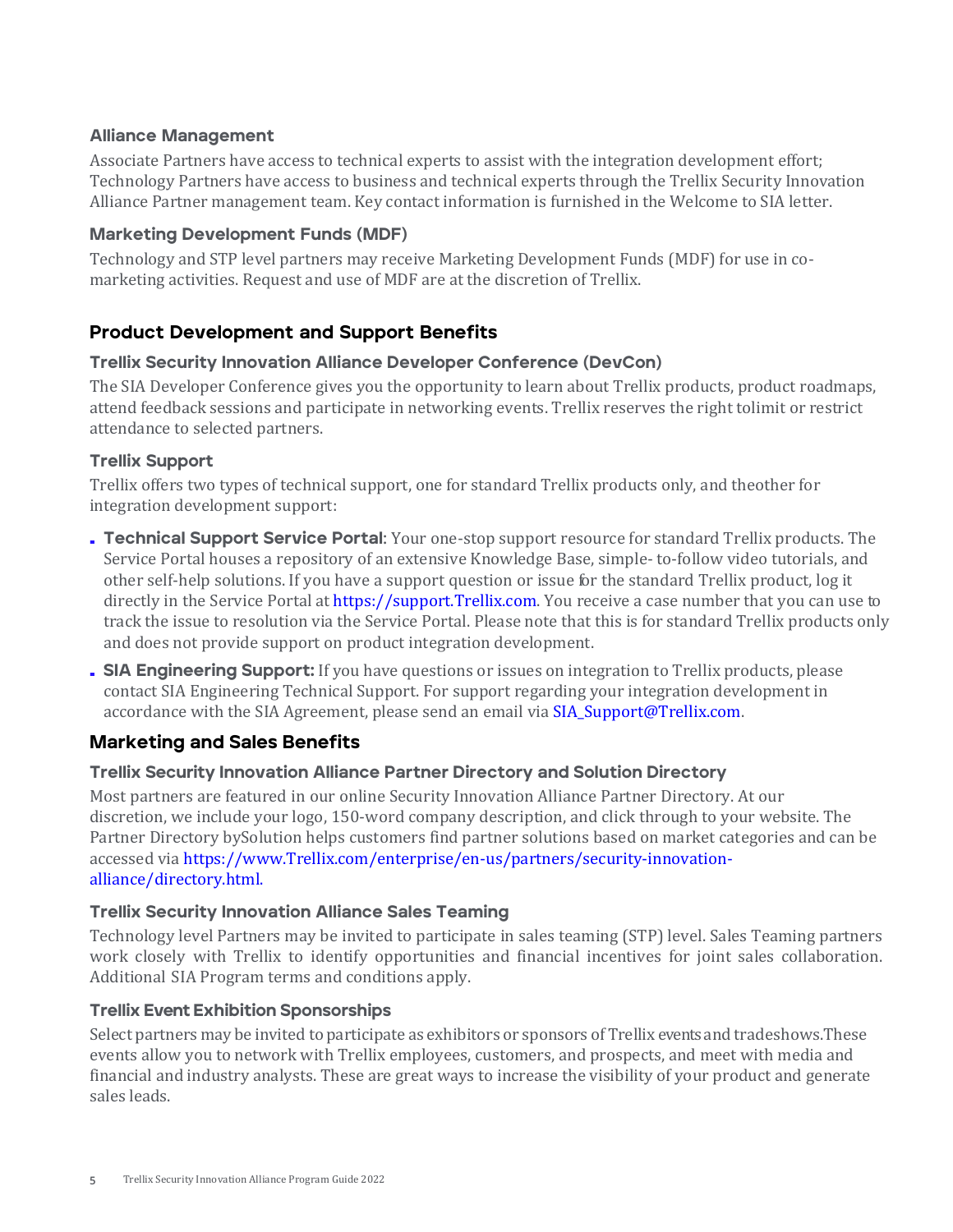## Trellix Compatible Logo

Use the Trellix Compatible logo to distinguish yourself and to assure your customers that your security software products have passed compatibility testing with Trellix Solutions. You may add the logo to your web site, marketing collateral, and presentations. Logo usage guidelines must be adhered to in accordance with Trellix logo guidelines on the SIA Partner Portal.

## Trellix Sales, SE and Channel Sales Announcements

Once your productis Trellix Compatible, at Trellix's discretionwe may announce your solution to the Trellix field sales team and channel partners through a variety of communication vehicles, such as regional conference calls, newsletters, emails and the Channel Partner Portal and information and resource center for Trellix Channel Partners.

## Trellix Sales, SE and Channel Sales Resources

Once your product is Trellix Compatible, Trellix may work with you to create sales tools for our sales collaboration teams. These may include but are not limited to customer presentations, solution briefs, SE training sessions, white papers, and customer case studies.

## Market Development Funds

Sales Teaming partners may be offered Market Development Funds (MDF) at Trellix's discretion for approved marketing activities that help achieve revenue targets and business objectives.

#### Promotion and Customer Webinars

Once your product is Trellix Compatible, select Technology partners may be invited to participate in a partner webinar event and or promotional activities led by Trellix.

#### Press Releases

Upon joining the Trellix Security Innovation Alliance, Associate Partners will have access to the SIA Public Relations Kit, which provides guidelines and Trellix's policy on announcing new members and supporting partner-issued press releases to announce a new Trellix Compatible integrated solution. Any announcement must be reviewed and approved by Trellix prior to its release. Visit the SIA PartnerPortal to download the SIA Partner Press Release Kit.

## SIA Partner of the Year Award

Each year, Trellix recognizes one Trellix Security Innovation Alliance partner with a Partner- of-the-Year Award. This award is presented to the SIA partner that best leverages the Trellix Security Innovation Alliance Program to deliver joint customer value. This award is presented by Trellix to recipients and can be promoted to promote honor on the partner website, social media and other external communications. Trellix may promote award winners via web properties, social media and newsletters.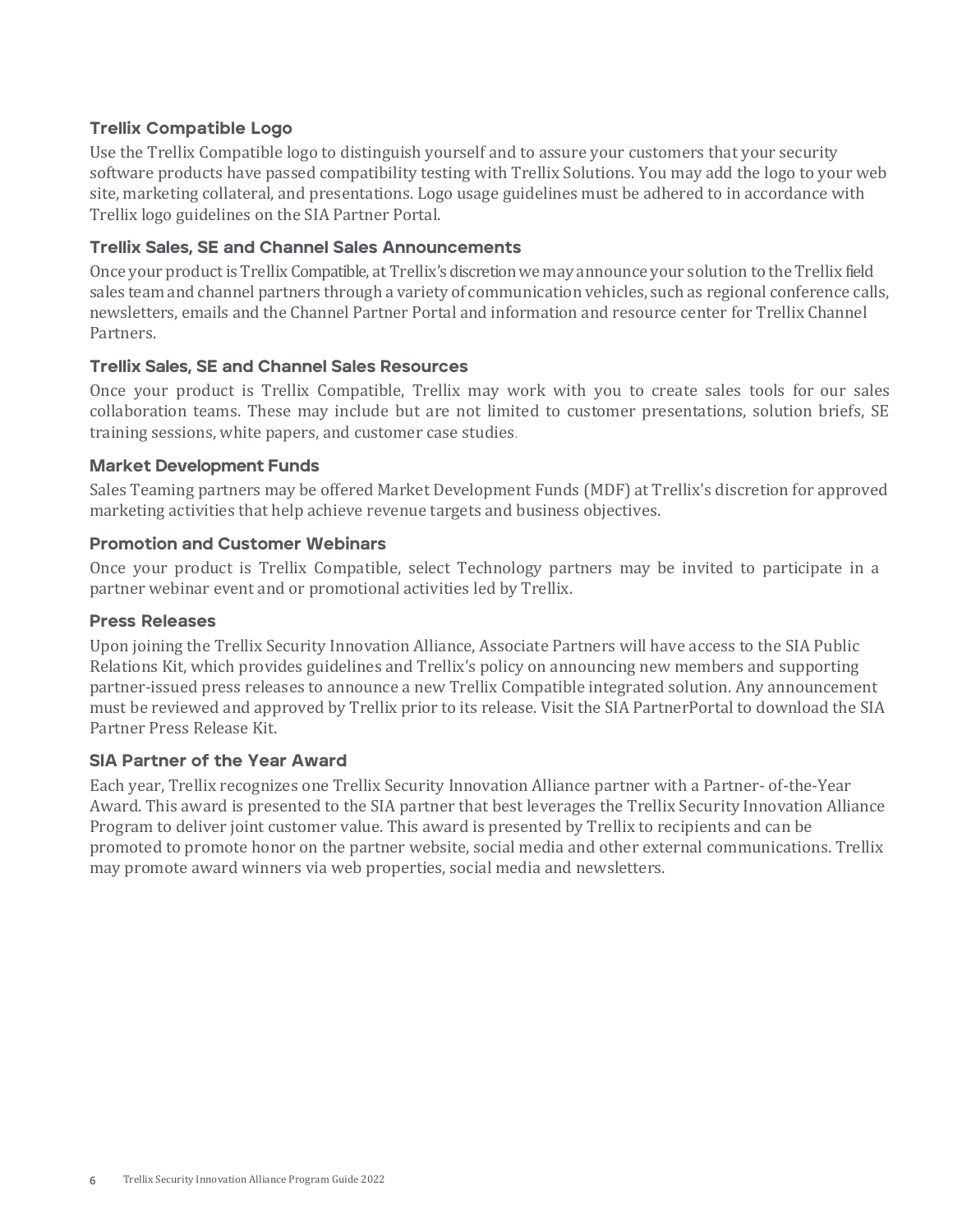## Table: Summary of Benefits for SIA Partners

Trellix determines the precise mix of benefits to offer to partners. The following table shows the type of benefits that may generally be offered.

| <b>Enablement Benefits*</b>                                                   | <b>Associate Partner</b> | <b>Technology Partner</b> | <b>Sales Teaming</b><br>(STP) Partner |
|-------------------------------------------------------------------------------|--------------------------|---------------------------|---------------------------------------|
| Welcome Kit                                                                   |                          |                           |                                       |
| Access to the SIA Partner Portal                                              |                          |                           |                                       |
| Access to Trellix Security Innovation Alliance Technical Director             |                          |                           |                                       |
| Online Technical Product Training                                             |                          |                           |                                       |
| SIA Developers Conference (DevCon) - Attendance may be restricted             |                          |                           |                                       |
| <b>Product Development &amp; Support Benefits*</b>                            |                          |                           |                                       |
| Access to Trellix Software Development Kit (SDK) where applicable             |                          |                           |                                       |
| Access to Technical Support Knowledge Base                                    |                          |                           |                                       |
| Access to Trellix Developer Support                                           |                          |                           |                                       |
| Not-for-Resale Product Download Relevant to the Alliance                      |                          |                           |                                       |
| <b>Marketing &amp; Sales Benefits*</b>                                        |                          |                           |                                       |
| Security Innovation Alliance Partner Directory and Solutions                  |                          |                           |                                       |
| Directory Listing                                                             |                          |                           |                                       |
| Trellix Quarterly Press Release                                               |                          |                           |                                       |
| Press Release (Refer to PR Kit Guidelines)                                    |                          |                           |                                       |
| Trellix -branded Solution Brief (customer facing)                             |                          |                           |                                       |
| Sales Teaming: Compensate Trellix Sales Teams (Refer to SIAAgreement)         |                          |                           |                                       |
| Sales Teaming Guide for Trellix Sales and SE teams                            |                          |                           |                                       |
| Promotion and Lead Generation Market Development Funds (MDF) Joint whitepaper |                          |                           |                                       |
| Joint customer case study                                                     |                          |                           |                                       |
| Security Connected Webcast                                                    |                          | By Invitation             | By Invitation                         |
| Trellix Event Exhibition and Sponsorship                                      |                          | By Invitation             | By Invitation                         |
| PPT for Trellix and channel partner Sales teams                               |                          | By Invitation             | By Invitation                         |
| Trellix Sales Engineering training on joint solution                          |                          | By Invitation             | By Invitation                         |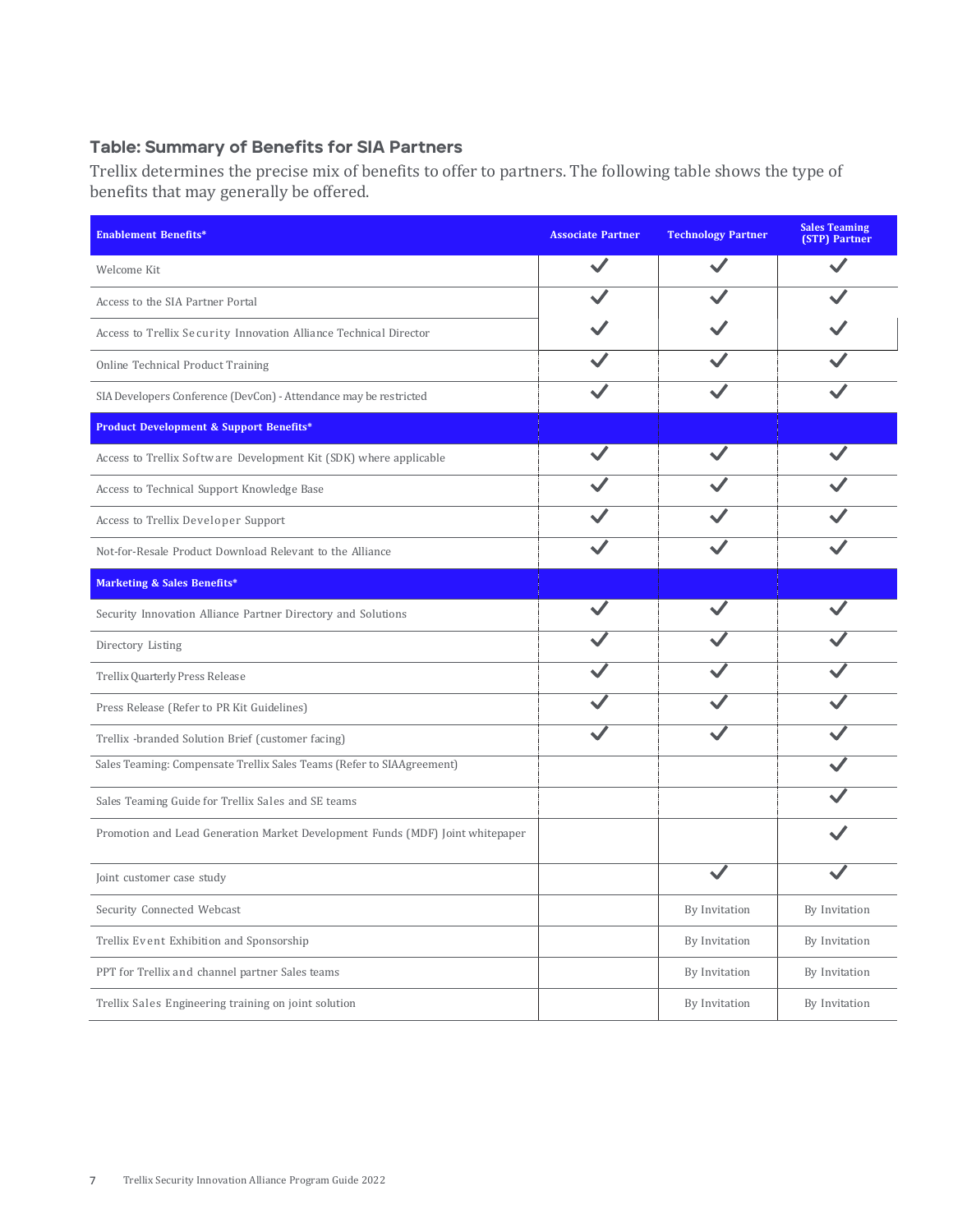# Program Requirements

## Application Acceptance and Program Agreement

Prospective partners must complete the program application, which can be found online at [www.Trellix.com/sia.](http://www.mcafee.com/sia) Once submitted, Trellix will review your application. Prospective partners must sign the SIA Agreement to enter the program and will only receive program benefits while the agreement is active.

## Primary Contacts

Trellix requires that you name certain contacts within your company and Business Development, or Security Innovation Alliance manager dedicated to Trellix for non-technical communications; a marketing contact to coordinate marketing activities; and two technical development contacts authorized to use Trellix developer support resources.

## Press Release Announcing Compatibility

Once the product has been determined by Trellix to be Trellix Compatible, the Technology partner may issue a press release announcing its availability within 60 days of receiving Integration Certification. Your press release may include a Trellix quote and must be pre-approved by Trellix prior to release. Refer to the SIA PR Kit Guidelines located under Marketing resources on the SIA Partner Portal.

## Trellix Logo Use and Branding Guidelines

The SIA Agreement references the Trellix Brand Guidelines that set requirements for use of the Trellix brand (name, logo and images). All newly created collateral, website content and pages, Trellixlogo image in compliance with the Trellix Brand Guidelines. The Trellix Compatible Logo image may only be used by Technology, and Sales Teaming level partners. Branding guidelines are located under Marketing Resources on the SIA Partner Portal.

## Web Page on Primary Web Site

Each Technology Partner may establish and maintain at least one web page on its primary web site for each of its Trellix Compatible products, describing the certified integrated solution. It must be displayed on this page.

## Program Membership and Compatibility Testing Fees

Trellix charges an annual program fee of \$7,500 to cover costs associated with testing, certification, updates, and support with an annual renewal membership fee of \$2,500. The fee to initially test or update versions of your product is dependent on the relevant Product Management team for the specific Trellix product relating to your integration.

## Trellix Compatible Product within Six Months of Joining

Trellix requires Associate Partners to make a commercially reasonable effort to develop at least oneTrellix Compatible product within six months of having joined Trellix Security InnovationAlliance. Failure to do so may result in termination of your participation in the SIA Program.

## Joint Business Plan

Trellix may work with select Sales Teaming partners to develop a joint business plan to identify newmarket opportunities, execute go-to-market plans and programs, and generate revenue.